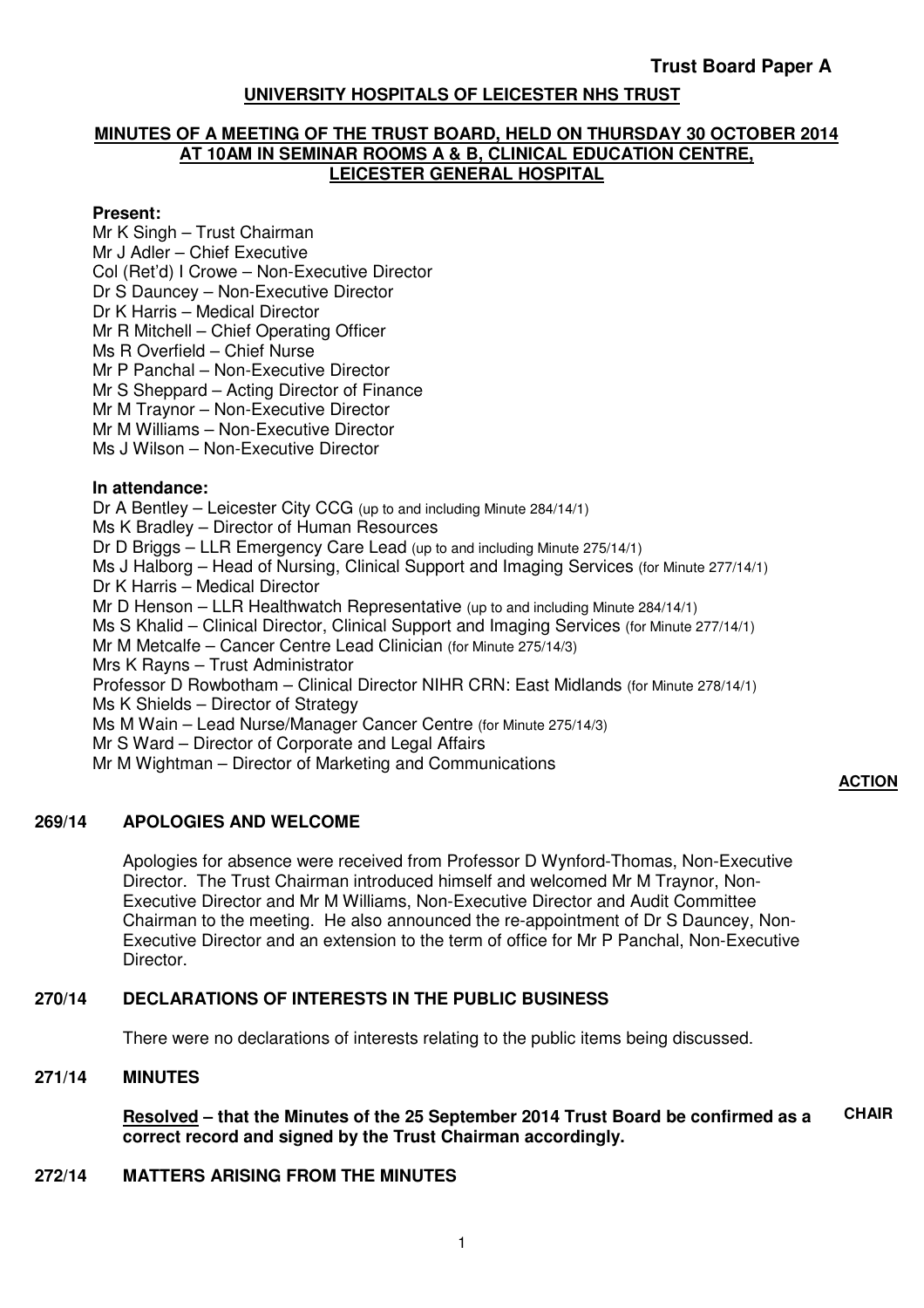Paper B detailed the status of previous matters arising and the expected timescales for resolution.

**Resolved – that the update on outstanding matters arising and the timescales for resolution be noted.** 

# **273/14 CHAIRMAN'S OPENING COMMENTS**

The Chairman introduced paper C, outlining his first impressions of the Trust and his immediate priorities. He particularly drew members' attention to the following issues:-

- (a) arrangements for recruiting to the existing and emerging vacant positions on the UHL Trust Board;
- (b) opportunities to improve the information flows to support the Trust Board in focusing upon the right issues and asking the right questions;
- (c) the need to support a continued Board-level patient focus, and
- (d) plans for Board members to visit a wide range of clinical areas to interact with staff and patients.

# **Resolved – that the position be noted.**

# **274/14 CHIEF EXECUTIVE'S MONTHLY UPDATE REPORT – OCTOBER 2014**

The Chief Executive introduced paper D, briefing the Trust Board on the following issues:-

- (a) the positive attitude and commitment of UHL's staff, as showcased at the recent annual Caring at Its Best awards held at the Athena Centre in Leicester. He thanked the organisers of this event and noted that a series of smaller staff awards were held throughout the year;
- (b) UHL's selection for the "Mutuals in Health Pathfinder Programme" the Trust was 1 of the 9 Trusts selected nationally for this programme (jointly sponsored by the Department of Health and the Cabinet Office) and would now receive funding of £120,000 to support pilot schemes relating to incentivisation, increased autonomy and the exploration of what mutuals might look like in the NHS. Updates on this workstream would be provided to the Trust Board at the appropriate stages;
- (c) the successful outcome of the NTDA loan application in order to maintain UHL's cash flow and provide funding for a range of capital schemes, including some enabling works for the new Emergency Floor development (which was still subject to approval);
- (d) feedback from the Trust's Board to Board meeting with the NTDA on 10 October 2014 the direction of travel was broadly positive, but the NTDA had requested UHL to clarify the expected 2014-15 financial outturn and explore the scope to accelerate the Trust's financial recovery trajectory within the next 5 to 6 years;
- (e) the arrangements to implement a new approach to staff car parking, using an alternative and more transparent method of allocating permits based upon individuals' working commitments, eg cross-site working, emergency duties and out of hours cover;
- (f) separate reports on the Trust Board agenda relating to emergency care performance (Minutes 275/14/1 and 279/14/3 below refer), and
- (g) the month 6 positive financial variance to plan, reflecting a reversal in trend when compared with months 4 and 5.

In discussion on the Chief Executive's monthly report, members congratulated the Chief Executive on the Trust's successful bid for the mutualisation pilot and sought and received assurance that the Trust would engage with patient communities as well as staff. In respect of the Board to Board meeting with the NTDA, Non-Executive Directors commented that neither the NTDA Chairman nor Non-Executive Directors had attended and the Chairman agreed to provide feedback to the NTDA regarding the importance of balanced representation at future meetings. The Chairman sought and received assurance that

**CE/DHR** 

**Chair**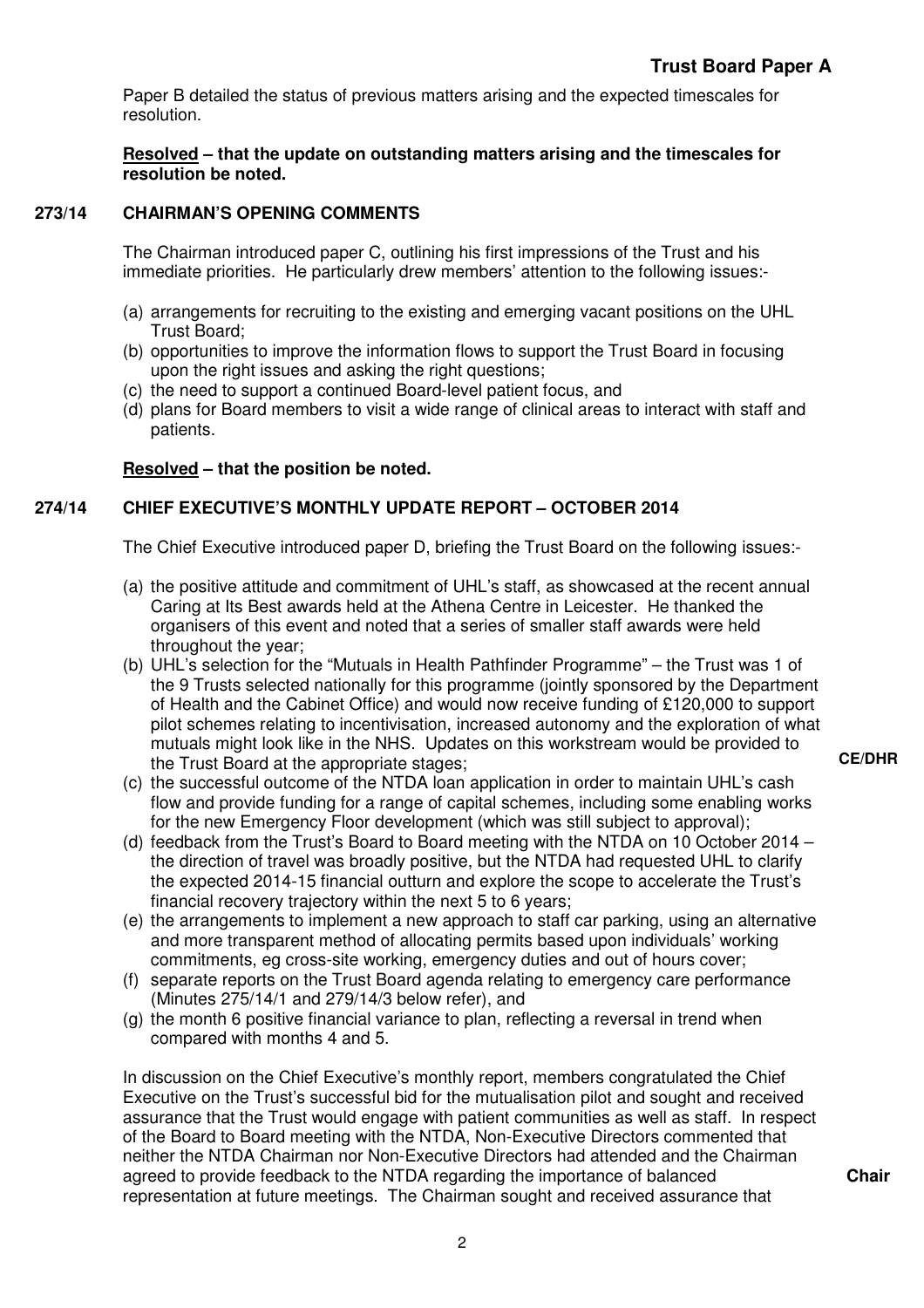# **Trust Board Paper A**

arrangements were being progressed to improve public access to car parking, noting that a public multi-storey car park was planned to be provided on the LRI site.

**Resolved – that the Chairman be requested to provide feedback to the NTDA regarding the importance of balanced Chairman and Non-Executive Director representation at future Board to Board meetings.** 

**Chair** 

## **275/14 KEY ISSUES FOR DECISION/DISCUSSION**

#### 275/14/1 Presentation on LLR Emergency Care System Improvements

Further to Minute 235/14/3 of 28 August 2014, Dr D Briggs, LLR Emergency Care Lead attended the meeting to present a summary of the LLR emergency care system improvements and developments. The presentation slides had been previously circulated as paper E, although a modified presentation was provided on the day of the meeting. Trust Board members had also been provided with a copy of the LLR urgent care dashboard as pre-reading for this item.

Dr Briggs noted the significant efforts and improvements in working relationships within the LLR emergency care system over the last few months and he expressed regret that the workstreams had not yet demonstrated more progress. During the presentation and the subsequent discussion the following items were highlighted for further discussion:-

- (a) an increase in emergency attendances after 6pm in patients over 65 years of age;
- (b) the expected impact of 9,000 additional patient care plans which aimed to deliver the optimum treatment and set clear baselines for care, taking into account the wishes of the patient and their family members – this work was nearing completion but (to date) no impact had been built into the activity assumptions;
- (c) single point of access training had been provided for approximately 270 paramedics and the service was expected to come on-line within the next few days. Ambulance service admissions from care homes would be monitored closely to measure the impact of this training programme;
- (d) the recent implementation of the older person's unit at Loughborough Hospital;
- (e) an expansion of the crisis response team which aimed to reduce hospital admissions by providing simple care in the patient's own home (including overnight care where appropriate);
- (f) changes in community bed capacity which now included "virtual beds" and reflected a net increase of 62 beds;
- (g) challenges surrounding length of stay and delayed transfers of care the type of delays being experienced in Leicester regarding discharges to nursing homes were not common nationally. The key messages continued to be "home first" with early supported discharge and appropriate use of community in-reach and rehabilitation and social care bed capacity. An opportunity to implement a safe minimum data set for UHL discharges was highlighted (with a view to achieving a reduction from the 23 separate discharge forms currently in use);
- (h) opportunities to improve the communications with patients and their carers in respect of delivering a greater proportion of patient care at home. The Better Care Together Programme communications plan would be utilised for this purpose;
- (i) opportunities to develop more unified models of care between the 3 CCGs which would (in turn) help to support improved patient engagement and standardised staff training and education across the LLR region;
- (j) a query regarding the contractual arrangements with care homes and whether any arrangements had been put in place to support double-running during the implementation of service changes, and
- (k) assurance was provided that single-handed GPs and GPs from more isolated practices would be included in the preventative admission workstreams and communications processes.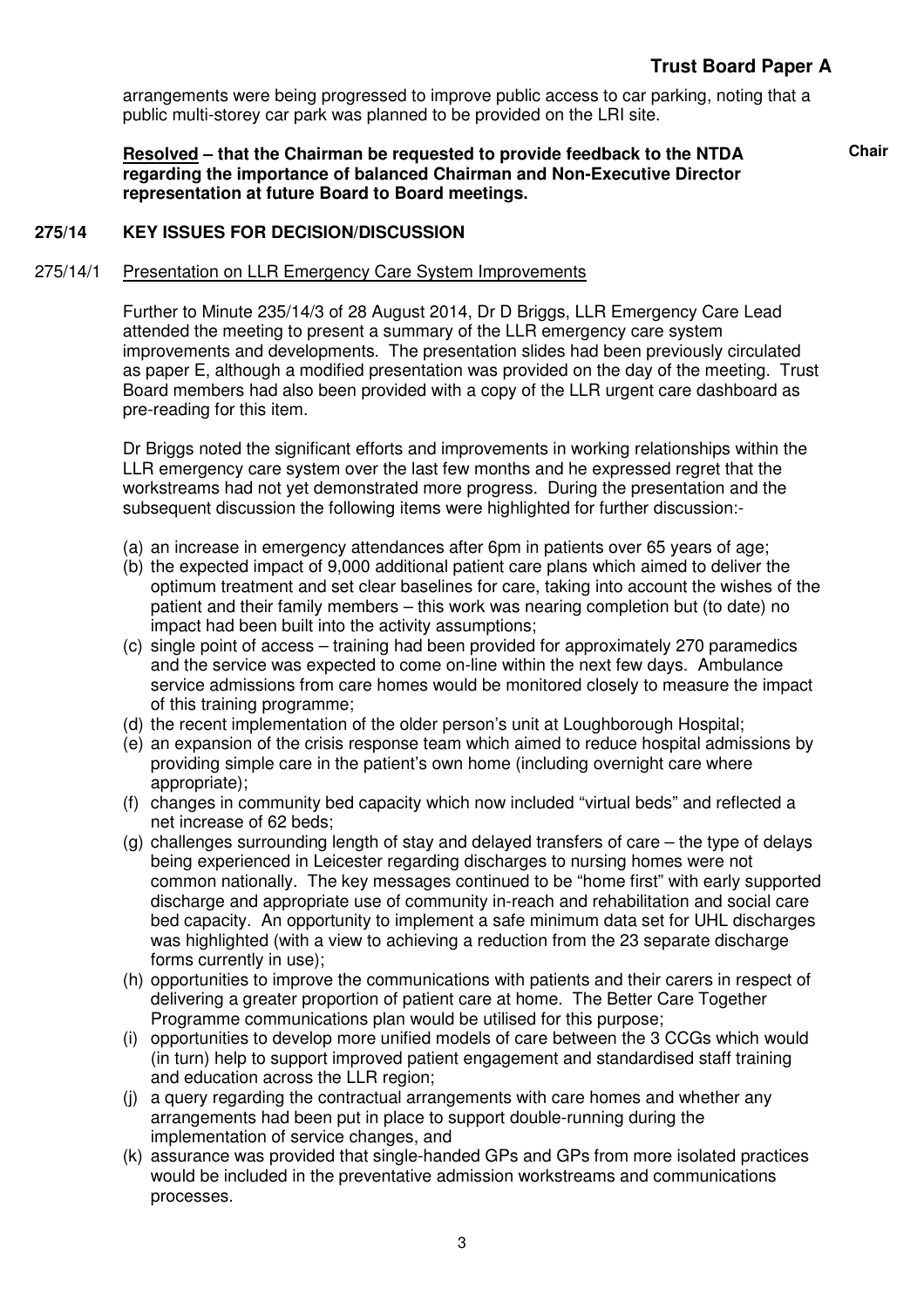The Chairman thanked Dr Briggs for his presentation, noting the importance of the whole health economy approach and the opportunities to deliver more patient care closer to home under the Better Care Together Programme. He suggested that Dr Briggs be invited to a future meeting to provide a progress report on the workstreams outlined in his presentation.

### **Resolved – that the presentation and subsequent discussion on LLR Emergency Care System Improvements be noted.**

### 275/14/2 LLR Learning Lessons to Improve Care Review – 3 Month Progress Report

Further to Minute 209/14/1 of 31 July 2014, the Medical Director presented paper F, providing a quarterly progress report on the implementation of the recommendations arising from the above review. He highlighted the thematic analysis in section 1 and the key actions outlined in section 2. The Clinical Task Force was co-chaired by UHL's Medical Director and the Clinical Lead for the West Leicestershire CCG. Future plans for this workstream included the identification of outcome indicators and development of a methodology to measure improvement. Discussion took place regarding contact with the affected families and the open and transparent process to offer and hold individual meetings with them. A series of public listening events were also being held and the first one had taken place in Loughborough on 29 October 2014.

The Chief Executive advised that the Better Care Together Programme had now agreed to support a dedicated workstream in relation to end of life care. He noted that the planning grid (provided at appendix 2) appeared to be work in progress and he queried the timescale for finalising this. In response, the Medical Director advised that the development of an action plan was in line with good practice but the planning process had been kept flexible so that any additional themes arising from the public listening events could be incorporated into the final version.

### **Resolved – that the next quarterly progress report on the LLR Learning Lessons to Improve Care Review be provided to the January 2015 Trust Board meeting.**

#### 275/14/3 UHL Cancer Performance

Further to Minute 261/14/1(B) of 25 September 2014, the Cancer Centre Lead Clinician and the Lead Nurse/Manager for the Cancer Centre attended the meeting to introduce paper G, providing an update on UHL's cancer performance and patient experience and seeking support of the recommended multi-faceted approach to achieving sustainable performance by the end of December 2014. The Trust's results of the 2013-14 National Cancer Experience Survey had demonstrated a significant improvement when compared with the 2012-13 results. Section 7 of paper G set out the arrangements for monitoring and mitigating any increased clinical risk arising from the recent modest delays in patient care pathways.

During the discussion on this report, members noted the improvements that had led to UHL's sustained performance over the last 12 months and the national increased trend in 2 week wait referrals. The Cancer Centre Lead Clinician confirmed the benefits of a regional collaborative approach to cancer care and his view that the current levels of administrative and management resources were sufficient. He commended the cancer model adopted within the Imaging service and suggested that a similar approach by other relevant services would support more robust performance going forwards.

Dr A Bentley, CCG representative commented upon opportunities to develop an electronic system for outpatient requests and an additional pathway for priority breast care referrals where cancer was not suspected (eg 4 to 6 weeks) to supplement the existing 2 week and 18 week pathways. The Chief Operating Officer thanked the team for their presentation and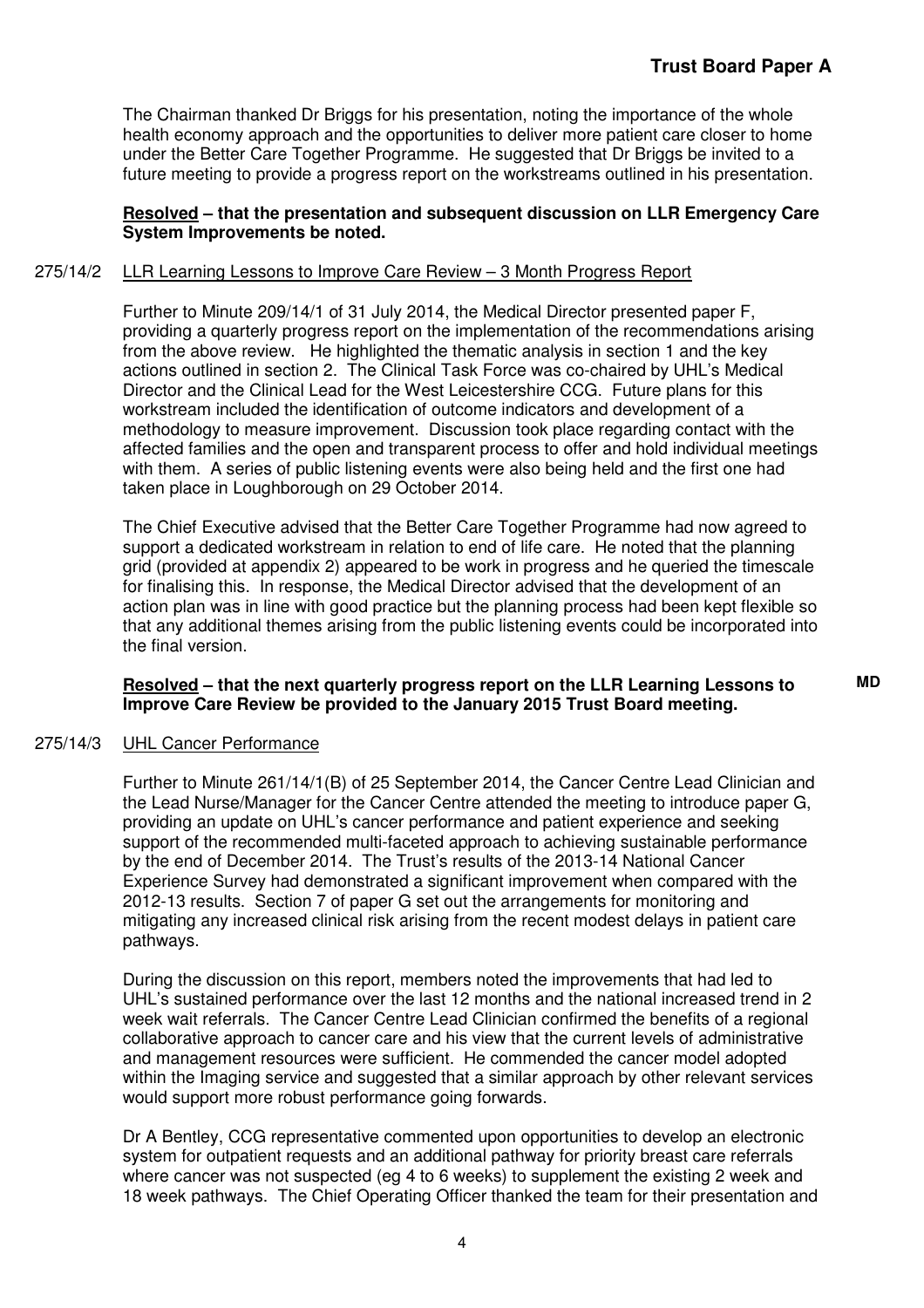noted some scope to strengthen the process through the identification of a senior-level management resource to support the cancer centre.

# **Resolved – that the report on UHL's Cancer Performance and progress towards sustainable compliant performance by December 2014 be noted.**

## 275/14/4 UHL Development Support Plan

The Director of Strategy introduced paper H, seeking Trust Board approval to submit the Development Support Plan to the NTDA by 31 October 2014. In discussion on the report the Board supported this submission, noting the intention to present updated iterations of the Development Support Plan to future Trust Board meetings and the scope to integrate and align this plan with the Trust's Delivering Caring at its Best Framework and the Organisational Development plan.

### **Resolved – that the UHL Development Support Plan be supported for submission to the NTDA by 31 October 2014.**

#### 275/14/5 Ebola Preparedness

The Chief Nurse reported verbally on UHL's preparedness for any cases of Ebola, noting that the likelihood of the Trust seeing any patients infected with Ebola in Leicester remained low. Assurance was provided that appropriate stocks of personal protective equipment (PPE) were in place and specific staff training had been provided in the correct use of this PPE. Some minor capital works had been commissioned to segregate decontamination showers. A well managed process was in place to manage (and divert) any suspected cases and the communications campaign was being supported with strategically placed information posters.

# **Resolved – that the position be noted.**

# **276/14 STRATEGY, FORWARD PLANNING AND RISK**

#### 276/14/1 Board Assurance Framework (BAF)

Paper I detailed UHL's Board Assurance Framework as of 30 October 2014 and notified members of any new extreme/high organisational risks opened during that month. Further to Minute 258/14/2 of 25 September 2014, the following updates were received:-

- In respect of risk 1 (lack of progress in implementing UHL Quality Commitment), it was noted that 2 elements of the LLR Learning Lessons to Improve Care Review had now been incorporated into the Quality Commitment, namely discharge letters and clerking documentation, and
- In respect of risk 2 (failure to implement LLR emergency care improvement plan), the Chief Operating Officer advised that he had now populated the gaps in assurance and the actions in place to address them and the updated information would be provided in the next iteration of the BAF report. He also noted that further discussion on emergency care improvements would be held later in the agenda (Minute 279/14/3 below refers).

The Trust Board then reviewed the strategic objective 'Integrated Care in Partnership with Others' (incorporating principal risks 7, 8, 9 and 10 from within the BAF), noting that the target score for risk 8 (failure to respond appropriately to specialised service specification) would be amended to 6, as confirmed by the Director of Strategy.

Finally, the Healthwatch Representative commented on the helpful nature of this report which supported a transparent view of the way that key risks were progressed within the Trust and the Chairman noted opportunities to improve the way that this report was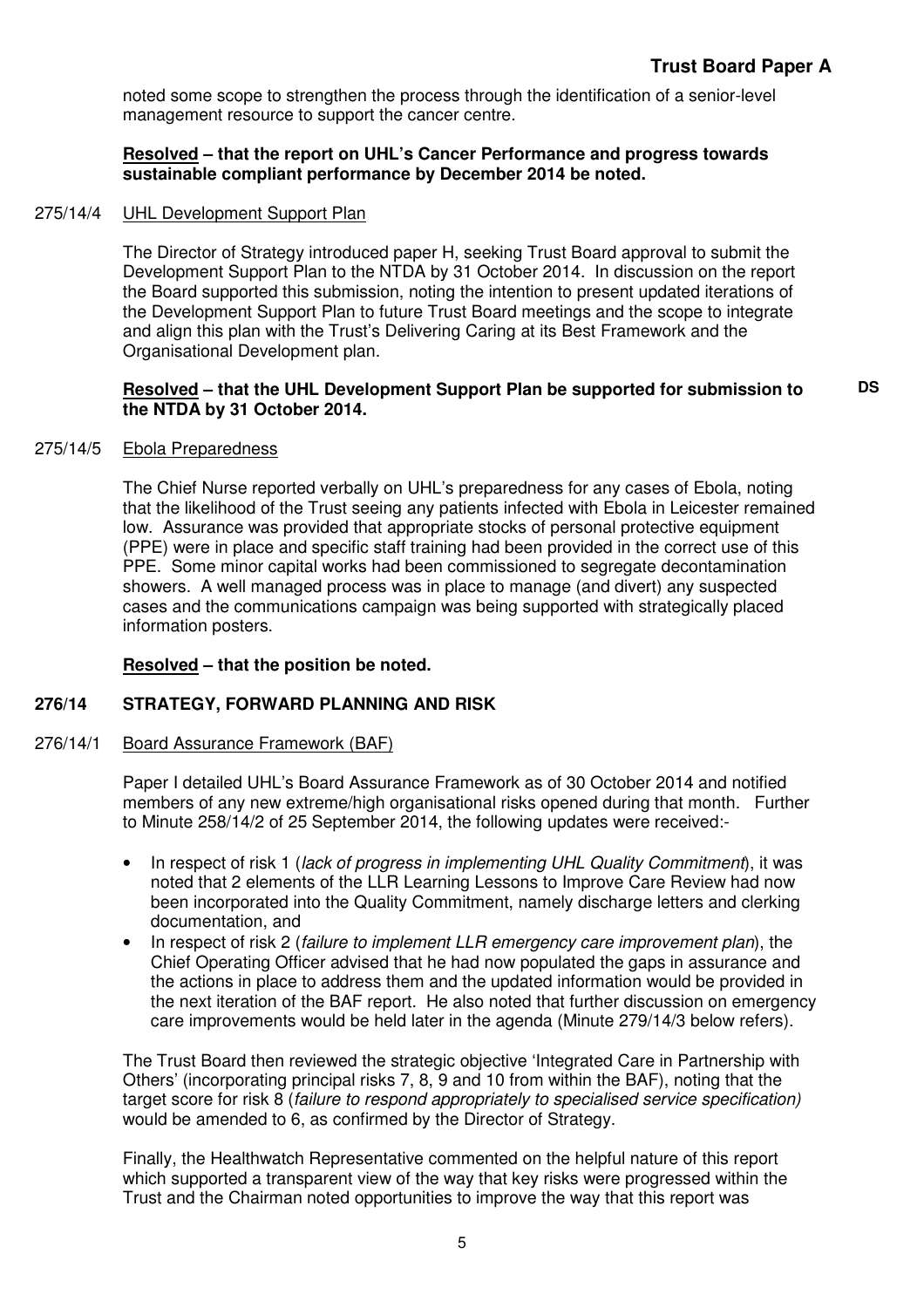presented to future Trust Board meetings.

### **Resolved – that the BAF for period ending 30 October 2014 and the subsequent discussion on key risks be noted.**

### **277/14 CLINICAL QUALITY AND SAFETY**

#### 277/14/1 Patient Story

The Head of Nursing and the Clinical Director attended the meeting from the Clinical Support and Imaging CMG to introduce a short video outlining some negative feedback from a patient who had attended a radiology investigation at the Leicester General Hospital. The patient's concerns related to privacy and dignity issues within the mixed sex waiting area, the attitude of the radiographer and a lack of clear communications regarding positioning for the CT scan. Positive feedback had been provided regarding the attitude of the reception staff and the CMG's response to the complaint.

Following the incident, an apology had been provided and the member of staff concerned had attended a bespoke communications training day for cross-sectional imaging staff, which had helped them to understand how and why it was necessary for them to modify their approach to patients to avoid coming across as abrupt or lacking in empathy.

Changes were in the process of being made to the patient waiting areas in order to create single sex areas. In the interim period, dressing gowns were being provided and notices had been displayed advising patients that they could wait in their changing cubicle if they preferred or talk to staff regarding any concerns. All imaging staff had now attended a development opportunity at De Montfort University to improve staff communication (both verbal and non-verbal) and an in-house training course was being developed called 'Delivering Fundamentals'.

During the discussion on the patient story, members noted the powerful impact of such videos and that this video was being shown to a variety of staff as a reminder of the importance of good communication skills. Mr M Traynor, Non-Executive Director was invited to comment upon any relevant experiences from the hotel industry and discussion took place on the arrangements for rewarding good service (eg staff appraisals and the Caring at its Best awards) and opportunities to recruit staff on the basis of good values and attitude.

### **Resolved – that the Patient Story and the Board's discussion on associated learning opportunities be noted.**

#### 277/14/2 Making Every Contact Count (MECC) – 2014-15 Annual Plan

The Director of Marketing and Communications introduced paper K, seeking Trust Board approval for the 2014-15 MECC work programme. Members noted the importance of opportunities to promote healthy choices, queried how success could be monitored (eg number of attendees at smoking cessation clinics), and whether any performance outcomes could be included in the Q&P report. It was noted that some regions had implemented interventions such as losing weight or stopping smoking prior to elective surgery. It was agreed to link future developments to the Trust's 5 year plan and to seek to monitor the impact more effectively on a system wide basis. Finally, members noted opportunities to review national trends, such as reductions in taxation revenue from tobacco and alcohol sales, as a broad measure for improvement.

### **Resolved – that the Making Every Contact Count Annual Plan for 2014-15 be approved.**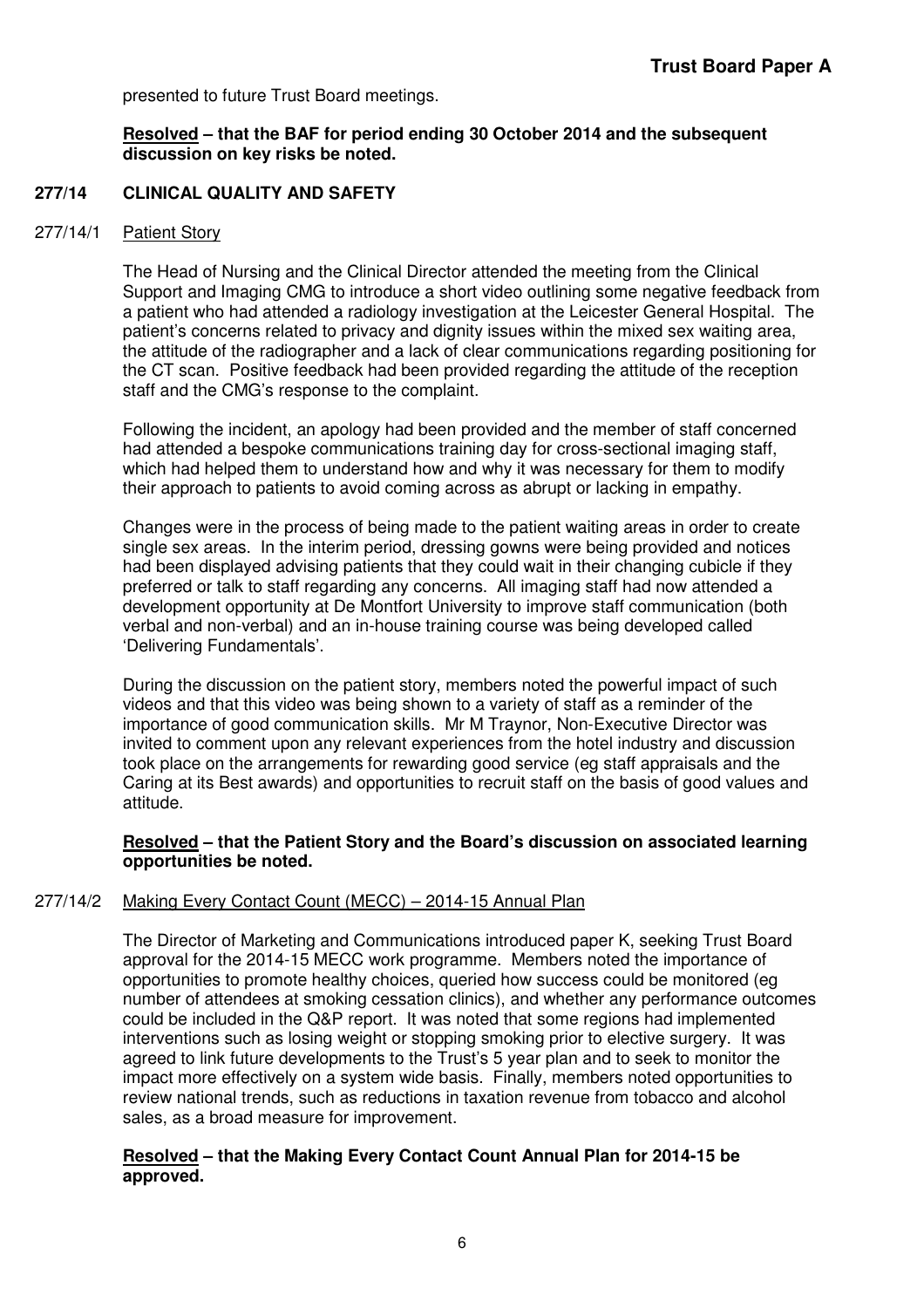# 277/14/3 Designation of UHL Senior Responsible Officer (Medical Appraisal/Revalidation)

The Medical Director introduced paper L, seeking Board approval to appoint Dr P Rabey, Deputy Medical Director as the Trust's Responsible Officer for medical appraisal and revalidation, in accordance with the Department of Health guidance 'The Role of the Responsible Officer: Closing the gap in medical regulation – Responsible Officer Guidance'. The proposal was supported unanimously, noting that the Medical Director would retain the accountability to the Board for performance of doctors.

### **Resolved – that (A) the proposed designation of Dr P Rabey as UHL's Senior Responsible Officer for Medical Appraisal and Revalidation be supported, and**

**(B) the Medical Director be requested to inform NHS England and the GMC of the above appointment.** 

**MD** 

**DCLA** 

# **278/14 RESEARCH, EDUCATION AND TRAINING**

## 278/14/1 National Institute for Health Research Clinical Research Network: East Midlands – Quarterly Update

Professor D Rowbotham, Clinical Director NIHR CRN: East Midlands attended the meeting to present paper M, providing the Trust Board with the background to the establishment of the above network in April 2014 and describing the present achievements, challenges and performance. In discussion on the quarterly report the Trust Board:-

- (a) queried whether any further support was required to achieve full integration of the previous 10 research networks;
- (b) considered opportunities for expanding the range of commercial trials, noting that a Commercial Manager had recently been appointed to the CRN, and
- (c) agreed that the UHL's Audit Committee would review the outputs of the Internal Audit review of CRN governance arrangements (when available).

# **Resolved – that (A) the quarterly host report on NIHR CRN performance be received and noted, and**

**(B) the outputs from the Internal Audit review of the governance arrangements be**  (B) the outputs from the internal Audit review of the governance arrangements be **proprient in the UHL Audit Committee** (when available).

# **279/14 QUALITY AND PERFORMANCE**

#### 279/14/1 Month 6 Quality and Performance Report

The month 6 Quality and Performance report (paper N – month ending 30 September 2014) highlighted the Trust's performance against key internal and NTDA metrics, with escalation reports appended where required.

In terms of the 29 October 2014 QAC meeting, Dr S Dauncey, Non-Executive Director and Acting QAC Chair, highlighted the following issues:-

- (i) a 'deep dive' into fractured neck of femur care provisional performance against the 72% target to provide surgery within 36 hours of emergency admission stood at 68%, but the remaining quality indicators were secure and assurance was provided that the work in progress would lead to compliant performance, and
- (ii) a joint strategy being developed with other carers of the elderly to reduce the prevalence of, and improve the management of, patient falls – much work was taking place to strengthen training and education around this important theme and good clinical engagement had been noted within the steering group established for this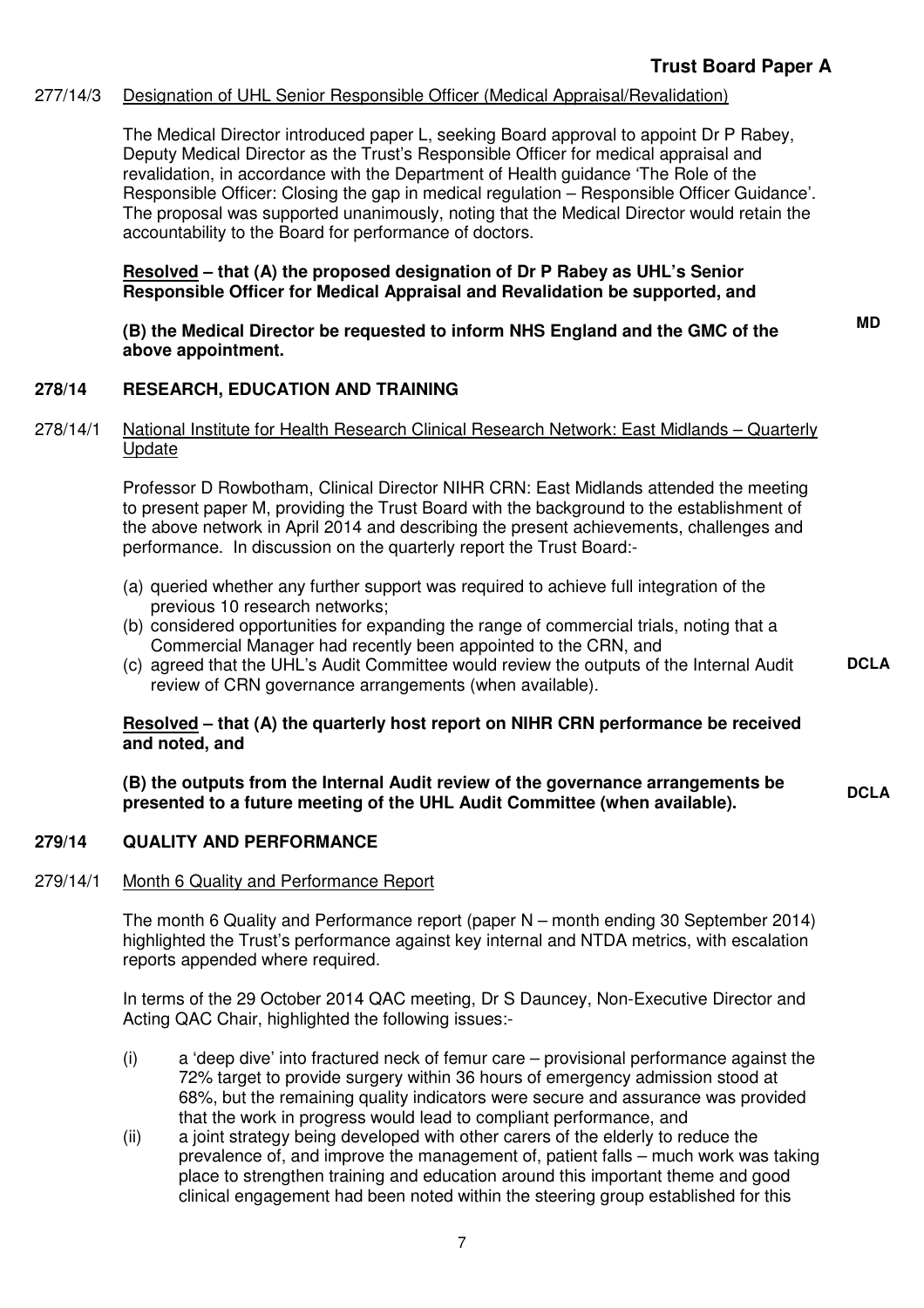**DF** 

workstream.

Ms J Wilson, Non-Executive Director and Acting Finance and Performance Committee Chair then outlined key operational issues discussed by the 29 October 2014 Finance and Performance Committee, namely:-

- (a) a presentation received from the Imaging Service, highlighting their improvement plan and issues relating to increased diagnostic demand, resources, new roles, working patterns and recruitment. Medical recruitment had been highlighted as one area where some additional support would be welcomed;
- (b) RTT performance (as outlined in the exception report appended to paper N);
- (c) positive progress in respect of CIP performance for 2014-15 and an advanced programme for the 2015-16 financial year, and
- (d) month 6 financial performance and the income-related risks surrounding delivery of the year end forecast – some further analysis on income had been requested for the next meeting.

The Chief Executive confirmed that the majority of the key month 6 issues for Trust Board consideration had already been highlighted (noting that financial performance was discussed separately in Minute 279/14/2 below). He particularly drew the Board's attention to the commitment made to the NTDA to deliver compliant admitted RTT performance at Trust-level for November 2014 and potential additional funding to support this workstream which was subject to formal understanding relating to the impact of increased demand. The Chief Operating Officer provided progress updates on the challenged specialties of orthopaedics, ophthalmology, general surgery, and ENT and highlighted the risks around continued increases in referrals in all 4 of these specialties. He noted the Trust's significant achievement in delivering sustained levels of additional RTT activity over the last 3 months.

In discussion on the issues highlighted above and on the month 6 Quality and Performance report generally, the Trust Board:-

- (I) noted (in response to a query from the CCG Representative) that marginal rate emergency tariff was not applied to outpatient and elective referrals and that these were funded at full tariff. The additional costs to UHL were noted to arise from the higher costs of any outsourced activity and weekend lists to cope with the increased demand;
- (II) commented on the scope to improve the GP triage process to increase the percentage of appropriate referrals – an analysis of referral outcomes had been shared with the CCGs to support this workstream, and
- (III) noted an opportunity to strengthen the service development plans for 12 key UHL services which had been adversely affected by increased referral rates.

The Minutes of the 24 September 2014 Finance and Performance Committee and the 27 August 2014 and 24 September 2014 Quality Assurance Committee meetings were received and noted as papers N1 to N3. The recommendations to deliver a balanced Capital Programme for 2014-15 (as set out under Minute 99/14 of the 24 September 2014 Finance and Performance Committee meeting) were endorsed.

### **Resolved – that (A) the month 6 quality and performance report for the period ending 30 September 2014 be received and noted, and**

**(B) the recommended mitigating actions to deliver a balanced capital programme for 2014-15 be endorsed (as set out in Minute 99/14 of the 24 September 2014 Finance and Performance Committee meeting).** 

#### 279/14/2 Month 6 Financial Position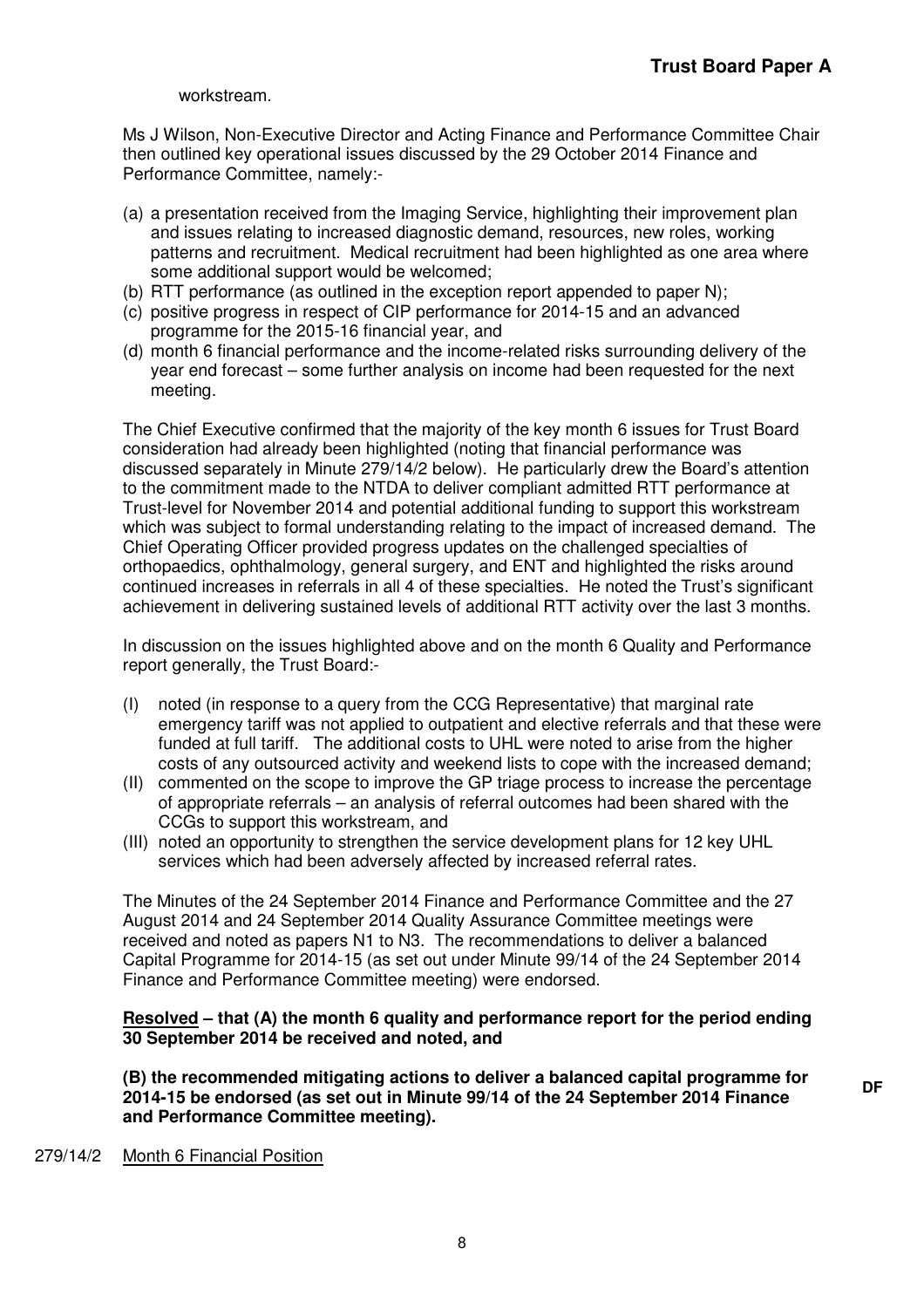The Acting Director of Finance presented paper O advised members of UHL's financial position as at month 6 (month ending 30 September 2014), particularly highlighting the following key issues:-

- (a) the Trust's loan application for £58m PDC funding had been approved by the Department of Health and this would now be used to mitigate the Trust's 2014-15 deficit plan, improve performance in respect of suppliers' payments and support the capital programme;
- (b) positive progress in respect of CIP performance for 2014-15 and advanced plans for 2015-16;
- (c) receipt of additional resilience funding for RTT and winter pressures, and
- (d) a correction to section 3.2 of the report which actually reflected a **positive** in-month variance to plan of £0.28m (instead of a negative variance).

Sections 4 and 5 of paper O summarised the forecast outturn and the key assumptions and risks associated with delivering the forecast year end £40.7m deficit position. Members also received an update on the position relating to patient care activity queries and the process to resolve these with Commissioners and agree a joint memorandum of understanding for addressing such issues in the future.

# **Resolved – that the month 6 financial performance update be noted.**

# 279/14/3 Emergency Care Performance and Recovery Plan

Paper P provided an overview of ED performance, noting that 4 hour ED waits performance in September 2014 had improved to 91.8% (against the target of 95%). Adult emergency admissions had continued to rise steadily and now stood at an average of 212 per day (in October 2014) compared with 190 per day in September 2013. The Chief Operating Officer highlighted the improving stability of performance over the last 30 day period, despite continued high levels of delayed discharges (4.8%).

In discussion on ED performance, the Trust Board supported the recommendations for further reviews (as set out on page 3 of paper P) in respect of:-

- a) LLR plans for reducing emergency admissions with a view to reaching joint agreement on the most effective spending of MRET, re-admissions and winter funding, and
- b) LLR discharge arrangements and a request to commissioners and other LLR provider functions that at least the same number of winter beds were open in the winter of 2014- 15 as there were in 2013-14.

**Resolved – that the update on Emergency Care Performance (paper P) be received and noted and support be expressed for the actions being taken to strengthen performance.** 

# **280/14 GOVERNANCE**

#### 280/14/1 NHS Trust Over-Sight Self Certifications

The Director of Corporate and Legal Affairs introduced the Trust's over-sight self certification return for September 2014. Following due consideration, and taking appropriate account of any further information needing to be included from today's discussions (including the month 6 exception reports, as appropriate), the Board authorised the Director of Corporate and Legal Affairs to finalise and submit the return to the NHS Trust Development Authority in consultation with the Chief Executive.

**Resolved – that (A) paper Q, now submitted, be received and noted,**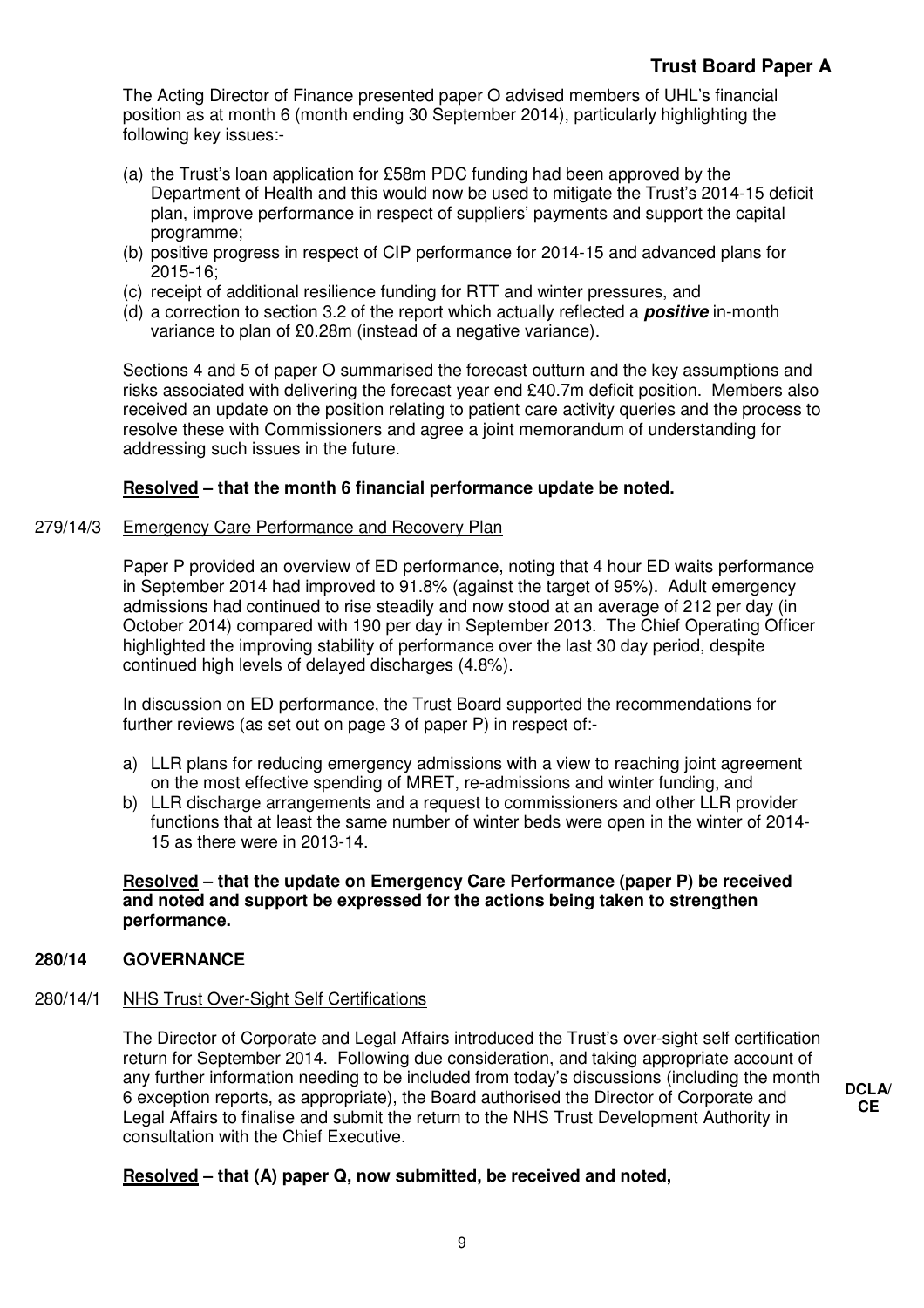**(B) the Director of Corporate and Legal Affairs be authorised to agree a form of words with the Chief Executive in respect of the NHS Trust Over-sight self certification statements to be submitted to the NHS Trust Development Authority by 31 October 2014.** 

**DCLA/ CE**

# **281/14 CORPORATE TRUSTEE BUSINESS**

# 281/14/1 Charitable Funds Committee

Paper R provided the Minutes of the Charitable Funds Committee meeting held on 15 September. Members noted that the Trust Board (as Corporate Trustee) had already endorsed the applications for Charitable Funding as set out under Minute 43/14 (Trust Board Minute 264/14/1 of 25 September 2014 refers).

# **Resolved – that the 15 September 2014 Charitable Funds Committee Minutes be received, and the recommendations and decisions therein be endorsed and noted. DF**

## 281/14/2 Urgent Charitable Funds Application

The Chief Nurse introduced paper S, seeking the Board's approval (as Corporate Trustee) to provide A3 and A4 dry wipe magnetic boards above every inpatient bed, in line with best practice and the recommendations arising from the Francis report. In discussion on paper S, the Board approved the application (reference number 5201) in the sum of £38,000 from the Charity's General Purposes fund. The Director of Marketing and Communications noted that a proposed framework was under development to guide decision-making processes by the Charitable Funds Committee and the Trust Board (as Corporate Trustee) on the expenditure of charitable funds and whether items were or were not suitable for charitable funding expenditure.

**Resolved – that Trust Board approval (as Corporate Trustee) be granted in respect of application 5201 for the provision of inpatient above bed name boards. DF** 

#### **282/14 TRUST BOARD BULLETIN**

**Resolved – that the following Trust Board Bulletin items be noted:-** 

- **(1) Declarations of Interests from Mr K Singh and Mr M Traynor,**
- **(2) Quarter 2 update of Trust Sealings, and**

**(3) UHL Members' Engagement Forum minutes arising from the meeting held on 11 September 2014.** 

### **283/14 QUESTIONS AND COMMENTS FROM THE PUBLIC RELATING TO BUSINESS TRANSACTED AT THIS MEETING**

A Patient Adviser provided feedback from the LLR Learning Lessons to Improve Care public listening event held at Loughborough on 29 October 2014 and suggested that attendance by UHL representatives at the 2 remaining events would be helpful. He also commended the UHL Development Support Plan (Minute 275/14/4 above refers), noting the benefits of circulating this report in the public domain.

A member of staff complimented the Board on the positive focus on patient quality and safety throughout the meeting.

# **Resolved – that the comments, noted above, be recorded in the Minutes.**

#### **284/14 ANY OTHER BUSINESS**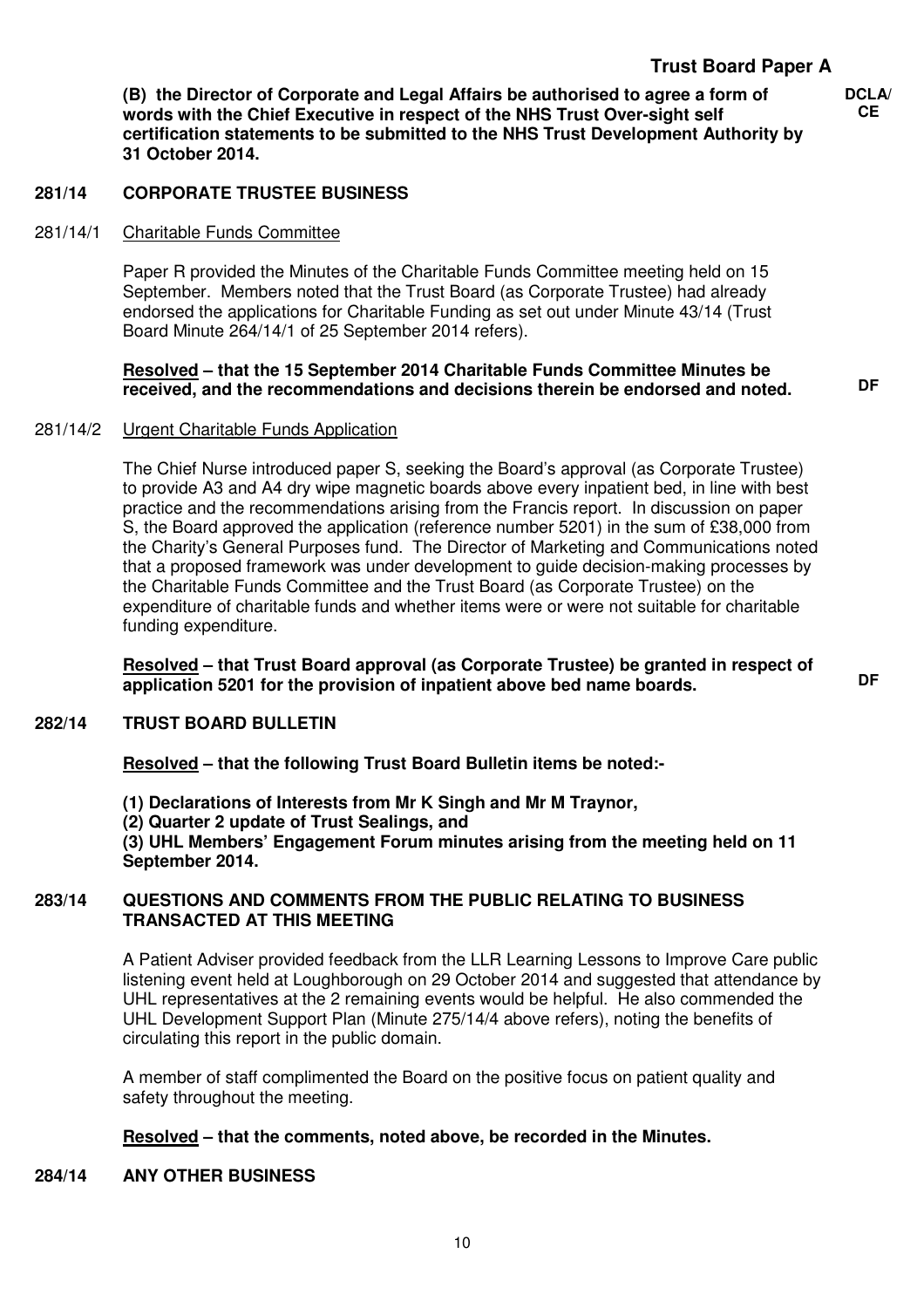#### 284/14/1 Mr S Sheppard – Acting Director of Finance

The Chairman noted that the Acting Director of Finance was leaving the Trust on 31 October 2014 to take up a new post at Rotherham NHS Foundation Trust. He thanked Mr Sheppard for his considerable contribution to the Trust and wished him well for the future.

#### **Resolved – that the information be noted.**

#### 284/14/2 Dr K Harris, Medical Director and Ms K Bradley, Director of Human Resources

The Chairman noted that the Trust's Medical Director and the Director of Human Resources would both be stepping down from their positions in the near future and arrangements were in place to manage these changes.

### **Resolved – that the information be noted.**

### **285/14 EXCLUSION OF THE PRESS AND PUBLIC**

**Resolved – that, pursuant to the Public Bodies (Admission to Meetings) Act 1960, the press and members of the public be excluded during consideration of the following items of business (Minutes 286/14 – 292/14), having regard to the confidential nature of the business to be transacted, publicity on which would be prejudicial to the public interest.** 

### **286/14 DECLARATIONS OF INTERESTS IN THE CONFIDENTIAL BUSINESS**

**There were no declarations of interest in the confidential business being discussed.** 

#### **287/14 CONFIDENTIAL MINUTES**

**Resolved – that the confidential Minutes of the 25 September 2014 Trust Board be confirmed as a correct record and signed accordingly by the Trust Chairman. CHAIR** 

### **288/14 CONFIDENTIAL MATTERS ARISING REPORT**

**Resolved – that this Minute be classed as confidential and taken in private accordingly, on the grounds that public consideration at this stage could be prejudicial to the effective conduct of public affairs.** 

#### **289/14 REPORT BY THE VICE CHAIR AND THE DIRECTOR OF CORPORATE AND LEGAL AFFAIRS**

**Resolved – that this Minute be classed as confidential and taken in private accordingly, on the grounds of personal information.** 

# **290/14 REPORT BY THE CHIEF EXECUTIVE**

**Resolved – that this Minute be classed as confidential and taken in private accordingly, on the grounds of commercial interests.** 

### **291/14 REPORTS FROM BOARD COMMITTEES**

291/14/1 Finance and Performance Committee

**Resolved – that the confidential Minutes of the 24 September 2014 Finance and Performance Committee be received, and the recommendations and decisions therein endorsed and noted respectively.**